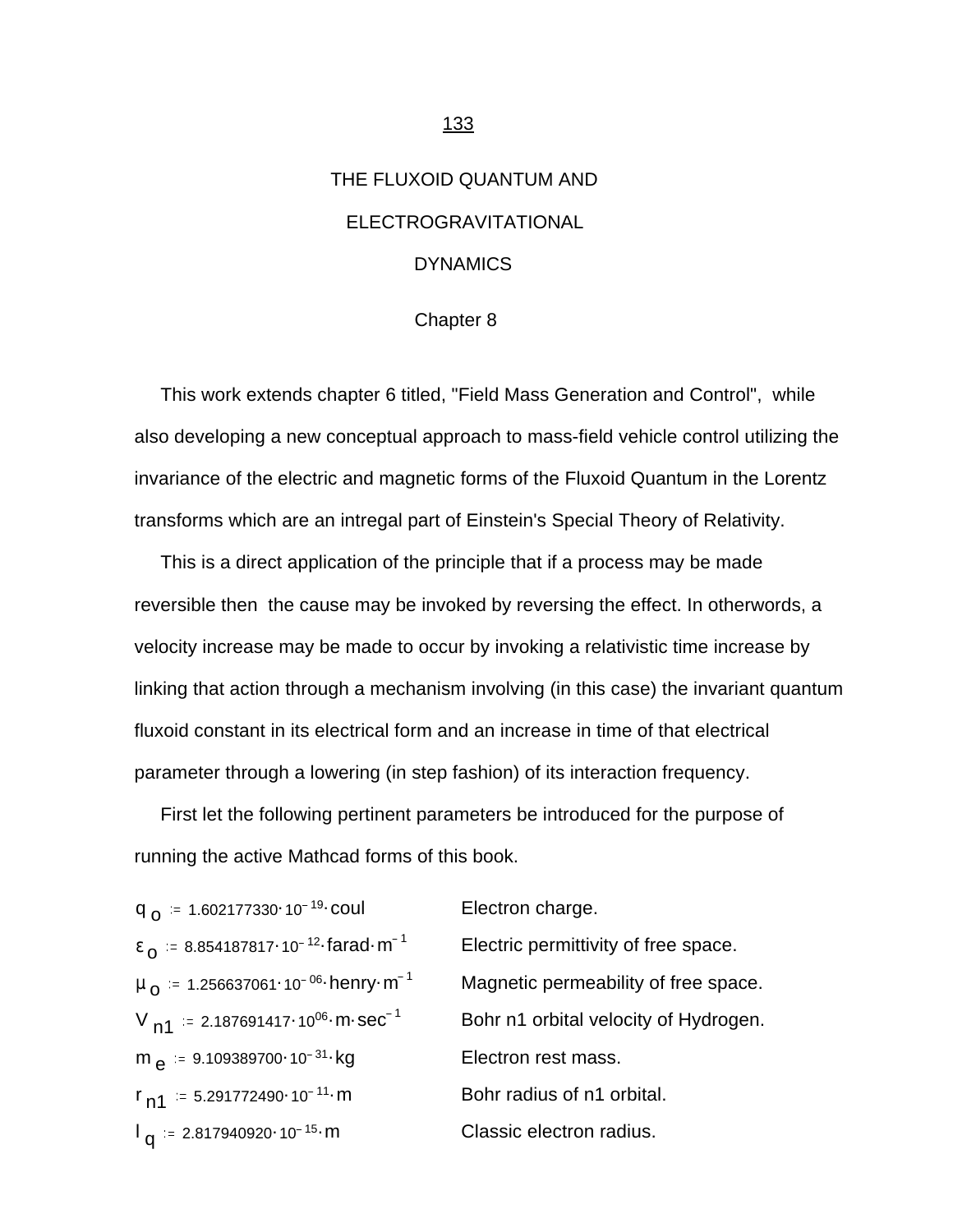## $r_{LM}$  = 1.355203611 10<sup>-03</sup> m Quantum Electrogravitational radius.  $t_{n1}$  = 1.519829860 10<sup>-16</sup> sec Bohr n1 orbital time.  $V$  LM  $:= 8.542454612 \cdot 10^{-02} \cdot m \cdot sec^{-1}$  Quantum electrogravitational velocity.  $i_{LM}$  = 1.607344039 10<sup>-18</sup> amp Quantum electrogravitational current.  $R_{Q} = 2.581280560.10^{04}$  ohm Quantum Hall ohm.  $c = 2.997924580 \cdot 10^{08} \cdot m \cdot sec^{-1}$  Velocity of light in free space.  $\Phi$ <sub>0</sub> := 2.067834610·10<sup>-15</sup> weber Fluxoid Quantum.  $f_{LM} = 1.003224805 \cdot 10^{01}$  Hz Quantum electrogravitational frequency.  $t_{LM} = f_{LM}^{-1}$ Quantum electrogravitational time. h :=  $6.626075500 \cdot 10^{-34}$  joule sec Planks constant.

The electric potential at the Bohr (n1) radius is given by;

(241) 
$$
E_{n1} = \frac{q_0}{4 \cdot \pi \cdot \epsilon_0 \cdot r_{n1}}
$$
 or,  $E_{n1} = 27.2113960948673 \cdot volt$ 

And let;

(242) 
$$
\Phi_{OE} = E_{n1} \cdot \frac{t_{n1}}{2}
$$
 or,  $\Phi_{OE} = 2.067834615863336 \cdot 10^{-15}$  weber

Also the same quantum magnetic flux is arrived at by (244) below: Let  $\theta = \frac{\pi}{2}$ 2

$$
(243) \t\t\t  $\Phi$  = B(testa) x Area
$$

and,

(244) 
$$
\Phi_{\text{OM}} = \left(\frac{\mu_0 \cdot q_0}{4 \cdot \pi \cdot l_q \cdot r_{n1}} \cdot v_{LM} \cdot \sin(\theta)\right) \cdot \pi \cdot r_{LM} \cdot r_{n1}
$$

or, 
$$
\Phi_{OM} = 2.067834617261025 \cdot 10^{-15}
$$
  $\cdot$  **weber**

where the ratio

$$
\frac{\Phi \text{ oE}}{\Phi \text{ oM}} = 0.999999999324081
$$

(Then the electric fluxoid through time and the magnetic fluxoid through time are connected to each other by the Fluxoid Quantum constant and one must necessarily generate the other.)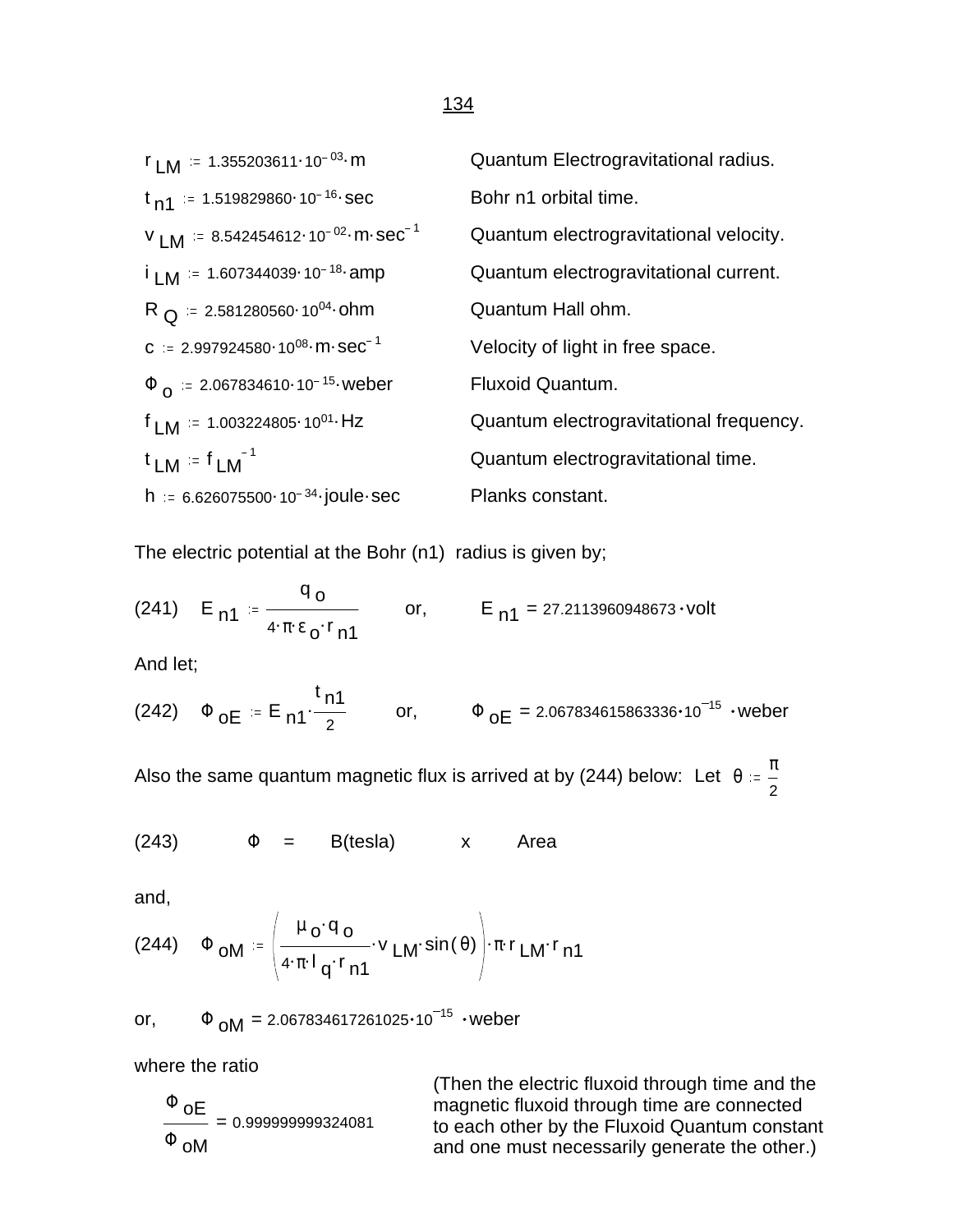### 135

 There is a constant radius related to the least quantum volt as derived from the Quantum Fluxoid as;

(245)  $E_{LM} = i_{LM} \cdot R_Q$  or,  $E_{LM} = 4.149005921102582 \cdot 10^{-14}$  volt then;

(246) 
$$
r_{qLM} = \frac{q_o}{4 \cdot \pi \cdot \epsilon_o \cdot E_{LM}}
$$
 or,  $r_{qLM} = 3.470626940706936 \cdot 10^4 \cdot m$ 

This radius can be equated to a wavelength by:

(247) 
$$
\lambda
$$
 qLM = 2· $\pi$ ·r qLM or,  $\lambda$  qLM = 2.180659220055146·10<sup>5</sup>·m

which of course will have an associated frequency of;

(248) 
$$
f_{qLM} = \frac{c}{\lambda_{qLM}}
$$
 or,  $f_{qLM} = 1.374779035820272 \cdot 10^3 \cdot Hz$ 

This frequency may well be the whistler frequency associated with the low frequency waves attributed to lightening storms which could act as an amplifying stimulus. Also, there are in existence photographs of some ionized curved semicircles at the Earth's poles that were taken some time back. These may serve also to illustrate the long electrogravitational wavelength associated with equation (247) above. This is reproduced from memory below in figure #8.





Standing Wave Under The Northern Lights. [Electrogravitational Long-Wave]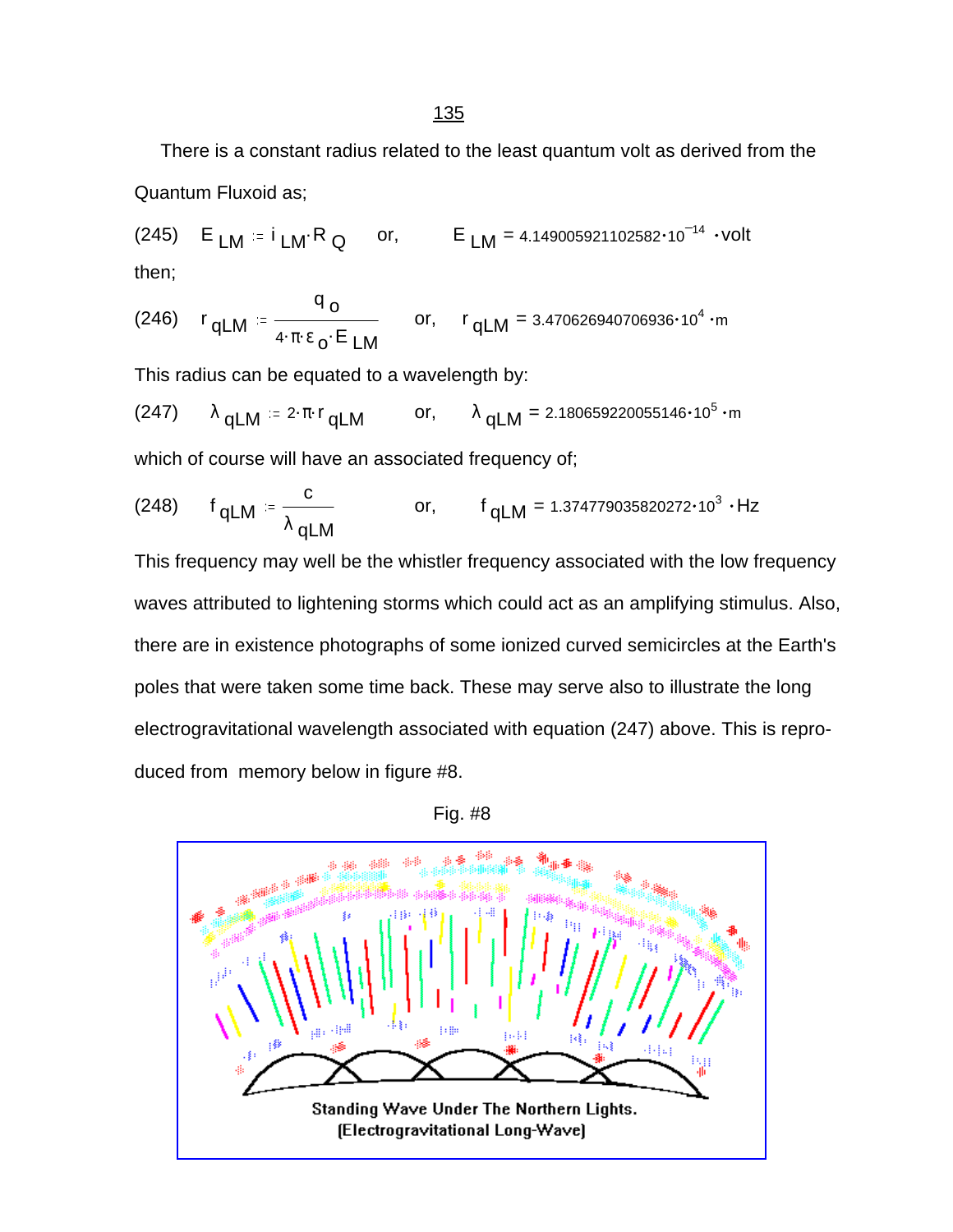Again, Figure #8 on page 135 previous is an approximate drawing of the photographed standing waves that have been observed over the North Pole at various times. It is this authors postulate that they are evidence of the electrogravitational long-wave of equation (247) above along with the well known whistlers that are associated with high energy lightening stimulus.

 Since there exist magnetic domains it is not unreasonable to propose the existence of electrogravitational domains as well. The size of these domains would depend on the local transfer impedance of the surrounding medium. A good example would be the plasma at the photosphere of our Sun which is composed of a layer of granules and supergranules about 60 miles thick where also a granule is larger than the size of Texas and the underlying supergranule is twice Earth's diameter. If we let the quantum resistance portion of equation (245) on the previous page be lowered, then the result would be an increase in the wavelength of equation (247) thus enlarging the domain. This is not unreasonable since the resistance to current flow should decrease as the number of charge carriers increases per unit volume. It is then also possible to propose that different pressures in the plasma could cause chaos and thus solar flares whose domain (or loop size) would depend on the temperature and pressure in the local plasma. Even the storm cells on Earth could be attributed to the electrogravitational domain principle.

 The electric and magnetic fluxoid constants being equal to the Fluxoid Quantum will allow for some interesting field consequences which will be shown by the following formulas on the next page.

First we will solve for  $r_d$  with the expression employing the Fluxoid Quantum in equation (249) next.;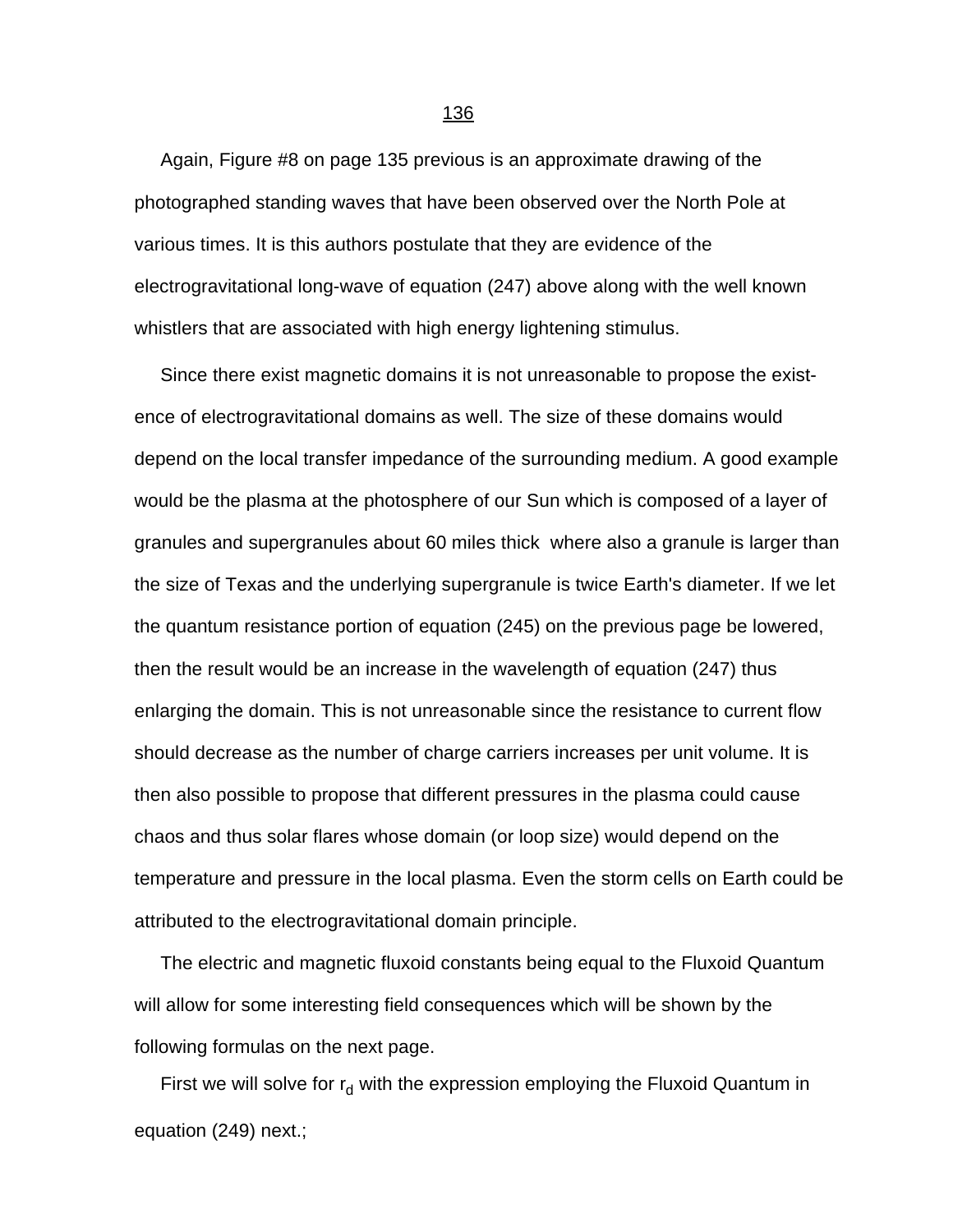(249) 
$$
r_d = \frac{q_o}{4 \cdot \pi \epsilon_0 \cdot (2 \cdot \Phi_o) \cdot f_{LM}}
$$
 or,  $r_d = 3.470626919228714 \cdot 10^4 \cdot m$ 

which is the same long-wave radius as obtained in equation (246). If we allow for  $f_{LM}$ to become a variable then r<sub>d</sub> will change inversely as the frequency changes. This change of frequency will necessitate the changing of  $L_{\Omega}$  and  $C_{\Omega}$  at the interface so that the interaction angles φ' and φ'' may be held constant. (See the previous chapter 7, page 123.) The holding of the quantum electric fluxoid as a constant is illustrated below

Assume that  $r_d$  is increasing then; is increasing then; let  $t_d = t_{LM}$ 

volts(down) x time(up)

(250) 
$$
\Phi_{\mathbf{OE}} = \left(\frac{q_{\mathbf{O}}}{4 \cdot \pi \cdot \epsilon_{\mathbf{O}} \cdot r_{\mathbf{d}}}\right) \cdot \left(\frac{t_{\mathbf{d}}}{2}\right) \quad \text{or, \quad} \Phi_{\mathbf{O}} = 2.06783461 \cdot 10^{-15} \cdot \text{weber}
$$

Thus the quantum electric fluxoid above and the quantum magnetic fluxoid in equation (244) are constants as is the standard Fluxoid Quantum below;

 $\Phi$  <sub>O</sub> = 2.06783461 $\cdot$ 10 $^{-15}$   $\cdot$ weber

The quantum magnetic fluxoid may be further developed by simplifying equation (244) so that;

$$
\left(\frac{\mu_0 \cdot q_0}{4 \cdot \pi \cdot l_q \cdot r_{n1}} \cdot v_{LM} \cdot \sin(\theta)\right) \cdot \pi \cdot r_{LM} \cdot r_{n1}
$$
\nsimplifies to\n
$$
\frac{1}{4} \cdot \mu_0 \cdot \frac{q_0}{l_q} \cdot v_{LM} \cdot \sin(\theta) \cdot r_{LM}
$$

where now;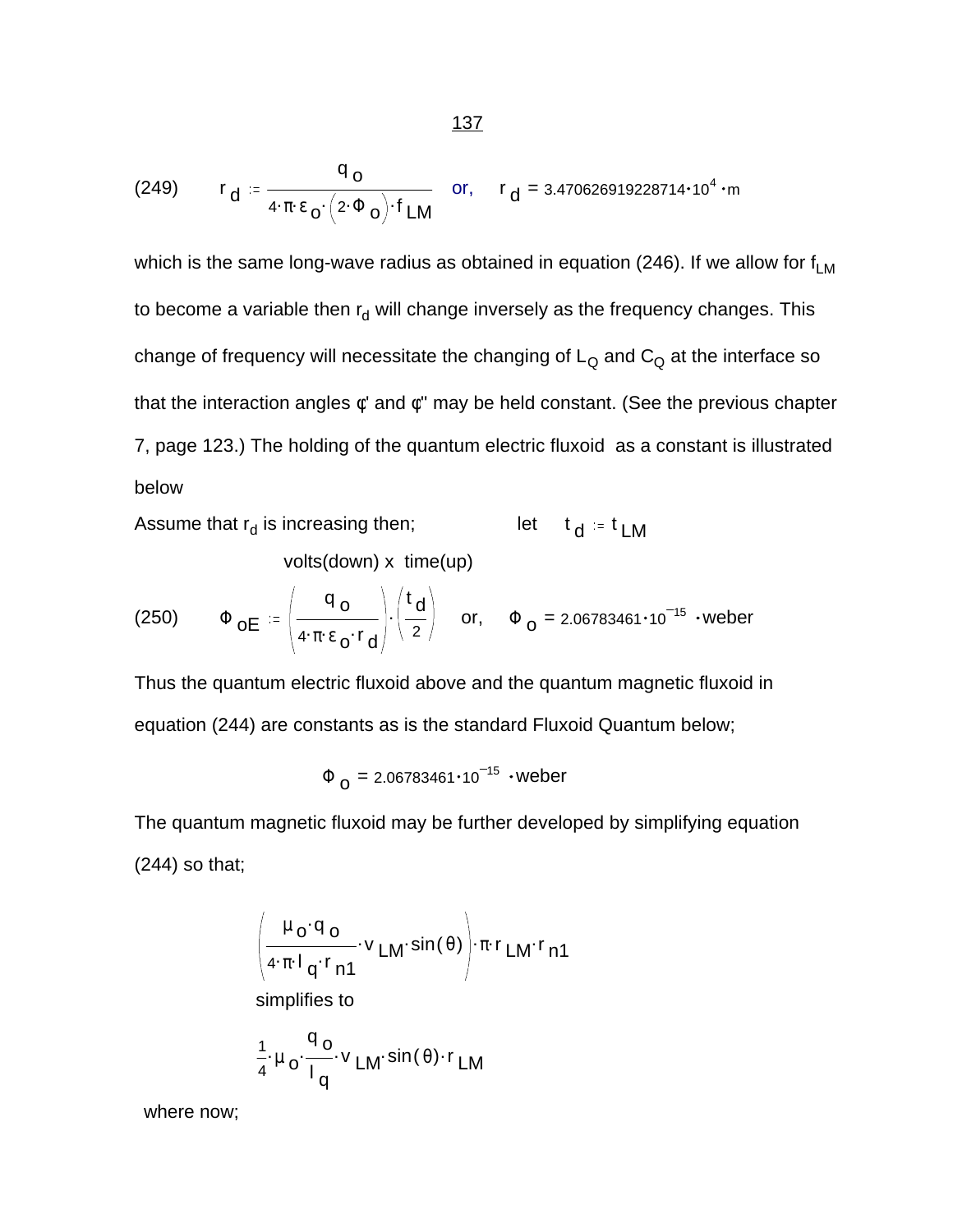(251) 
$$
\Phi_{OM} = \frac{1}{4} \cdot \mu_0 \cdot \frac{q_0}{l_q} \cdot v_{LM} \cdot \sin(\theta) \cdot r_{LM}
$$

or; 
$$
\Phi_{OM} = 2.067834617261025 \cdot 10^{-15} \cdot \text{weber}
$$

 Note that the expression for the the quantum magnetic fluxoid above in equation (251) is obtained from constants only. No variables are involved. (This holds the parameters  $v_{LM}$  and  $r_{LM}$  constant at the point of interaction.)

 It is of interest that the Fluxoid Quantum is much like the Plank constant (h) wherein Heisenbergs two most famous expressions involve the uncertainty principle such that the uncertainty in particle momentum times the uncertainty in its position will be equal to Planks constant h and also the uncertainty of the energy of a particle times the uncertainty in the time of that particle also is equal to Planks constant. The Fluxoid Quantum (and thus the quantum electric and magnetic fluxoid developed in this paper above) have a similar form wherein the variable volts times the variable time equals the quantum electric fluxoid and the variable flux density  $(B<sub>O</sub>)$  times the variable area equals the quantum magnetic fluxoid and both of these are equal to the standard Fluxoid Quantum. It is of further interest that the Fluxoid Quantum may be derived directly in terms of Planks constant and the basic electron charge as in equation (252) below.

(252) 
$$
\Phi'_{Q} = \frac{h}{(2) \cdot q_{Q}}
$$
 or;  $\Phi'_{Q} = 2.067834619779572 \cdot 10^{-15}$  *weber*

and then the ratio is; 
$$
\frac{\Phi' o}{\Phi o} = 1.000000004729378
$$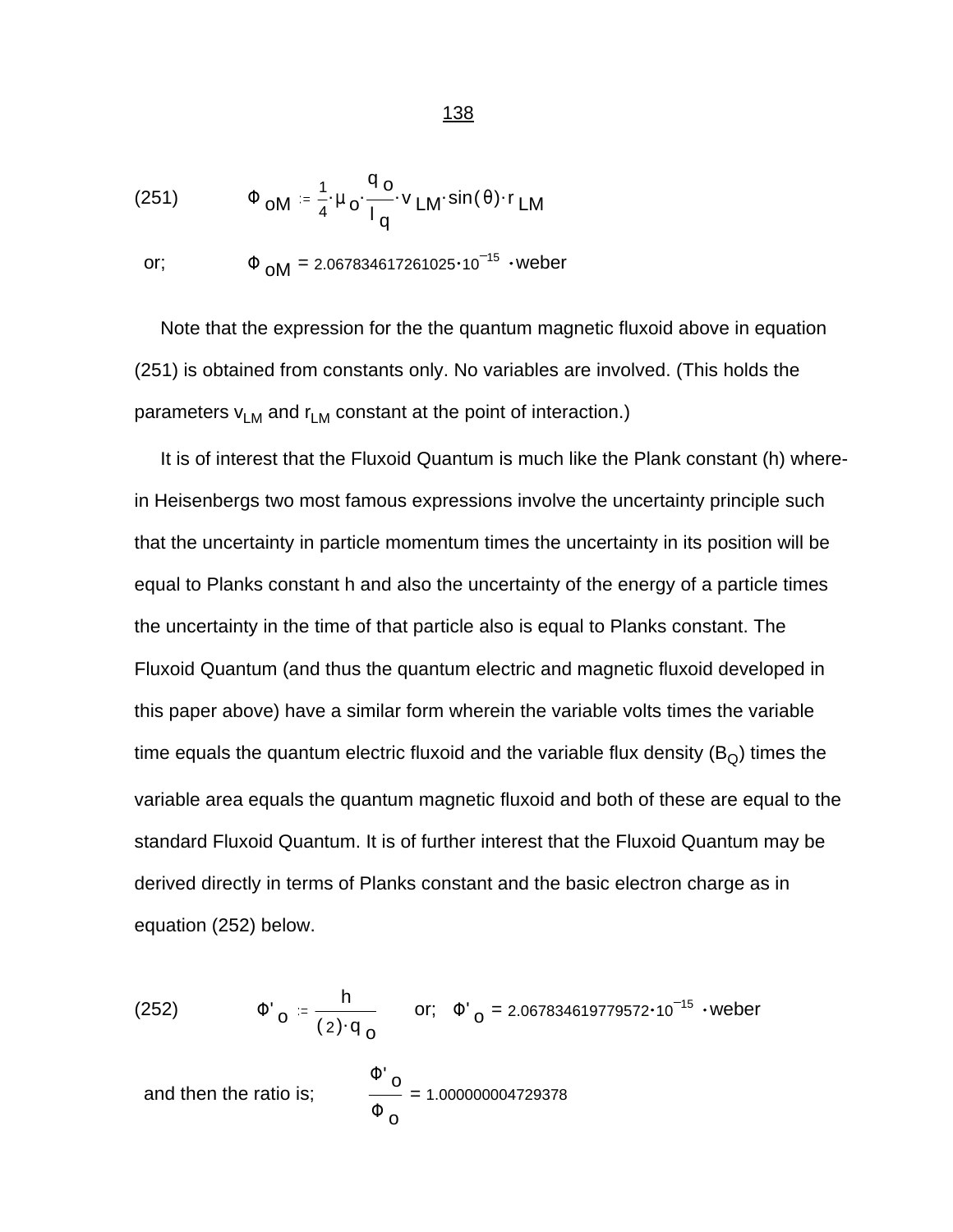Note that the equation in (252) previous requires that two basic electron charges must be used which implies that electrons naturally exist in pairs when the Fluxoid Quantum is involved and this may be applied directly to all of the electrogravitational equations as well as the case for the mechanism of superconductivity. This may also state the case for the natural generation of electron pairs by a free field as well.

 The quantum electric fluxoid being held constant allows for a variable distance from the interface to a target mass to be achieved by causing an increase in  $t<sub>d</sub>$ through a relativistic effect. The charging sequence of dots on the surface of the electrogravitational interface can be charged at a surface velocity approaching the velocity of light. The time displacement can be likened to a method of producing time dilation as in the relativistic time dilation in Einstein's special theory of relativity and the distance projection would occur as for the case of the mu-meson that is traveling at near light speeds wherein the decay time is lengthened relativistically which causes the mu-meson to travel much farther through the atmosphere than would otherwise be the case before it decays. (This gives the appearance that the mu-meson is traveling faster than the velocity of light if the relativistic time dilation is not taken into account.)

 This is demonstrated by equation (250) where by forcing the volts down will require  $r_d$  to increase and thereby also require  $t_d$  to increase. This relativistic type of effect can therefore be mimicked by the sudden change of  $\mathfrak{t}_{\mathsf{d}}$  to a larger  $\mathfrak{t'}_{\mathsf{d}}$  value.

 This is then simply a change in the frequency of the interaction field of the electrogravitational control surface from a higher to a lower value. Then the Lorentz transform involving the relativistic increase of time  $\mathfrak{t}'_{\rm d}$  would invoke the relationship of d" = c x t'<sub>d</sub>. This would force r<sub>d</sub> to increase in proportion to the frequency decrease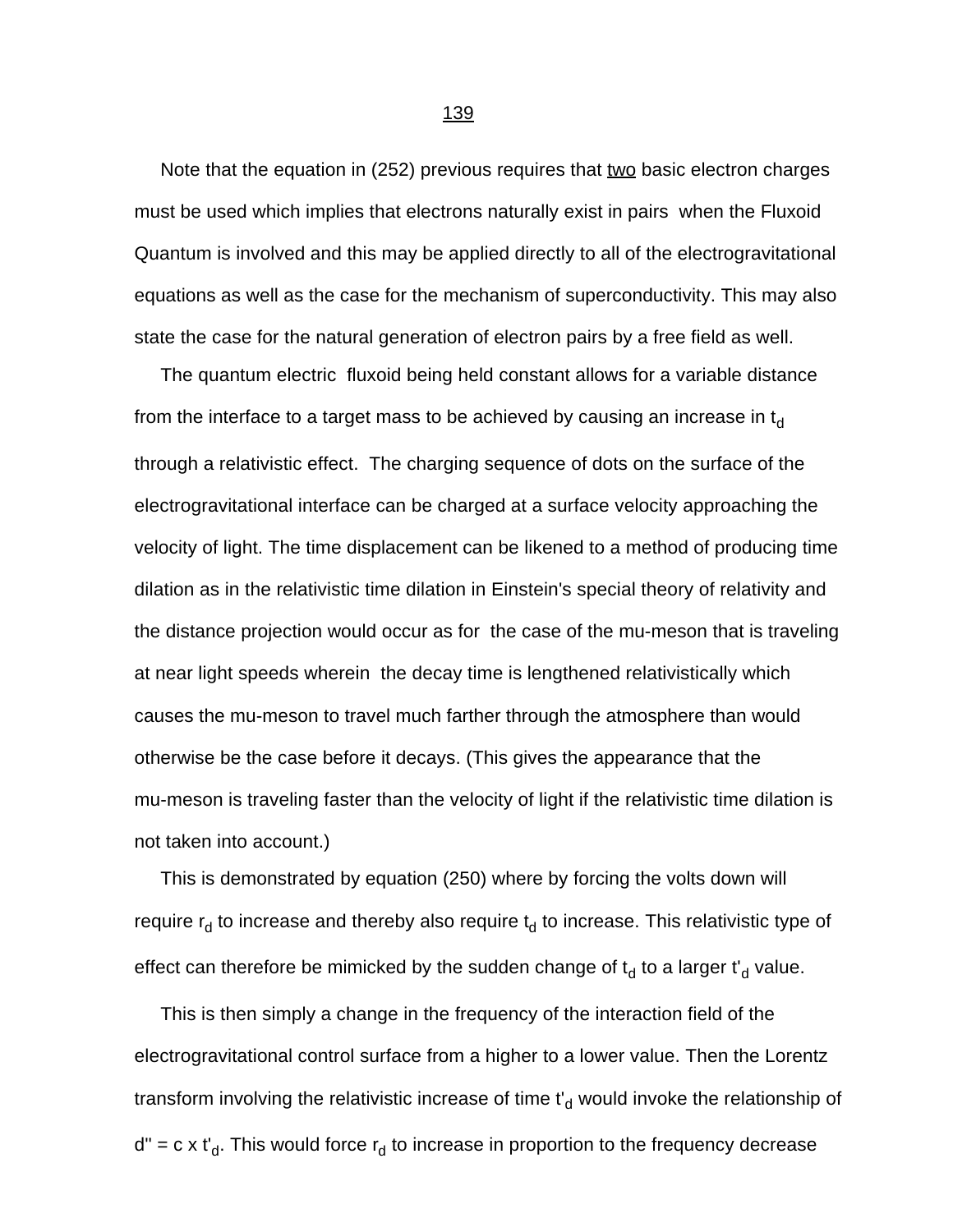along the vectored phase angle. (See equation (250) of this paper.) This is predicated upon the quantum fluxoids  $\mathsf{F}_\mathsf{o}, \mathsf{F}_\mathsf{oE},$  and  $\mathsf{F}_\mathsf{o\mathsf{M}}$  all being constants even in the relativistic case.

 There also exists the possibility of the virtual relativistic action being forced into imaginary space where if the linear velocity of the dot charging sequence be allowed to exceed the velocity of light then the craft behind that interface would no longer be in our normal space but would be outside the world-line light cone in a region defined as present but elsewhere, a region that may be connected to all points in our space at once. The entire craft would then become invisible to our space.

 Related to this chapter and included with this book is a stand alone executable file named SPIRALLY.EXE that dynamically illustrates the dot charging sequence action that is the same as described in the previous chapter 7 titled "Electrogravitational Craft Propulsion and Control". The sequence of spiraling dots made by electrons striking the phosphor surface of a CRT contain the basic frequency independent interaction angles φ' and φ'' which are developed on page (123) of that paper. A suitable detector mounted in front of that CRT may be able to pick out the frequencies connected with that electrogravitational action spiral.

 This file may be run from the DOS prompt or from the file manager in windows. It should again be noted that a video screen is much like the dot charging surface described in the previous text and thus under the right circumstances could simulate that surface quite closely which makes experimentation easily available to all concerned. The program may be slow on some older machines but the program could be vastly speeded up by writing the program in machine language. The program as it is was written under Microsoft Basic's PD7 development system and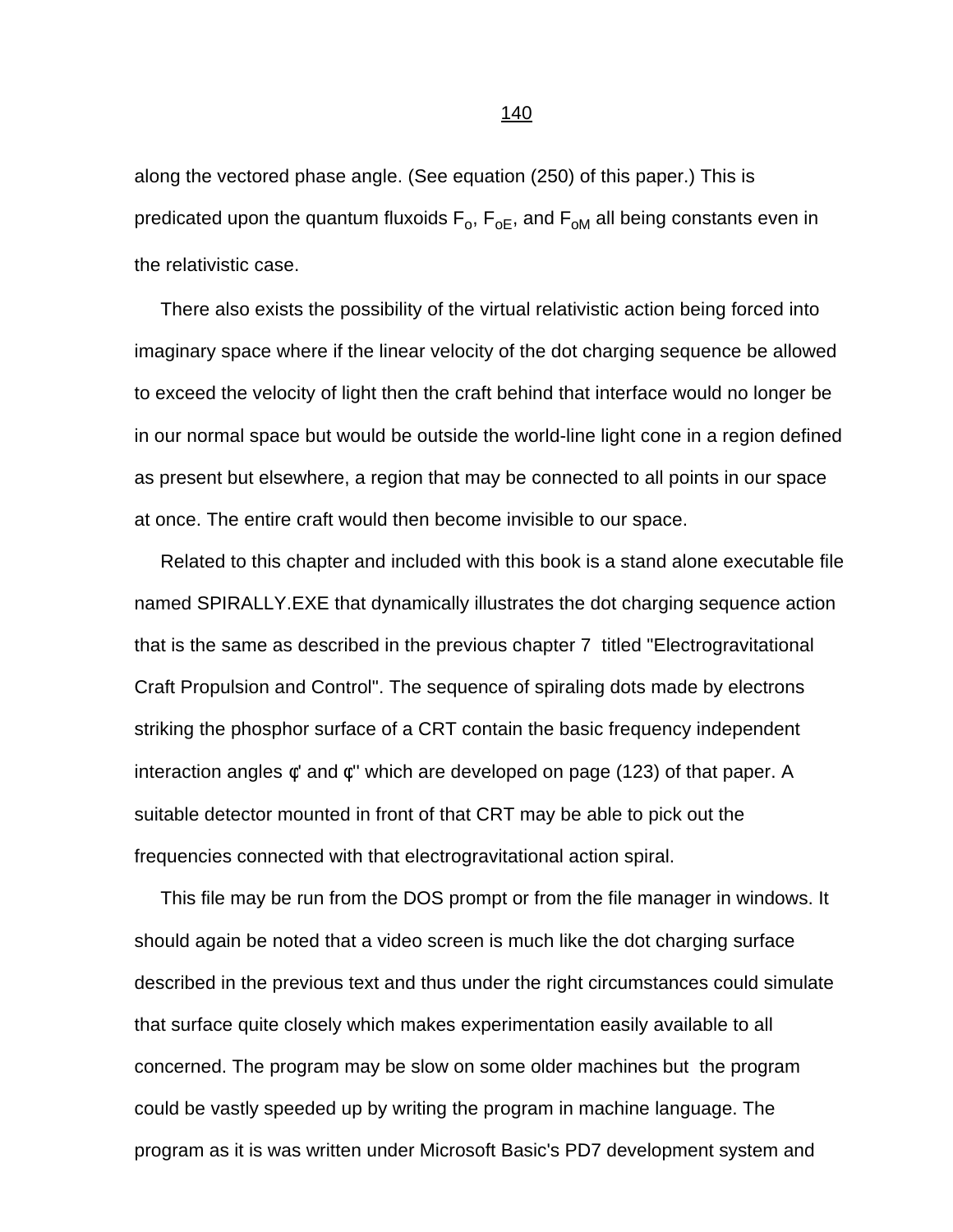then was compiled into an EXE self executable file by this author.

 When the electrogravitational interface frequency is changed to effect a change in r'<sub>d</sub> there exists the requirement of holding either one or both of the interaction phase angles φ' and φ'' constant or controllable to a required phase for the proper control of the spacecraft. Therefore the inductance  $L_{\text{Q}}$  and the capacitance  $C_{\text{Q}}$  should be variable and controllable. Or,

$$
constant \qquad X_{LQ} = 2 \cdot \pi \cdot \Delta f_Q \cdot \Delta L_Q
$$

and,

constant 
$$
X_{\text{CQ}} = \frac{1}{2 \cdot \pi \cdot \Delta f_{\text{Q}} \cdot \Delta C_{\text{Q}}}
$$

The above equations can be expressed as numerical values by setting  $Df_Q$  to be equal to  $f_{LM}$ ,  $DL_Q$  equal to  $L_Q$ , and  $DC_Q$  equal to  $C_Q$ . Also the net impedance constant may be solved for as follows:

let; L Q . . 2.572983215822382 <sup>10</sup><sup>03</sup> henry and <sup>C</sup> <sup>Q</sup> . . 3.86159328077508 <sup>10</sup> <sup>06</sup> farad then;

- (253)  $X_{LQ} = 2 \cdot \pi \cdot f_{LM} L_Q$  or,  $X_{LQ} = 1.621866424513917 \cdot 10^5 \cdot ohm$ constant
- (254)  $X_{\text{CQ}} = \frac{1}{2.5 \text{ m/s}^2}$  $2 \cdot \pi \cdot f$ <sub>LM</sub> $\cdot$ C<sub>Q</sub> or,  $X_{\text{CQ}} = 4.108235582859004 \cdot 10^3 \cdot \text{ohm}$ constant

(255) 
$$
Z_{\text{total}} = \sqrt{R_{\text{Q}}^2 + (X_{\text{LQ}} - X_{\text{CQ}})^2}
$$

or;  $Z_{\text{total}} = 1.601720439122782 \cdot 10^5 \cdot \text{ohm}$ constant

Thus while the frequency is being changed to affect a change in the spacecraft's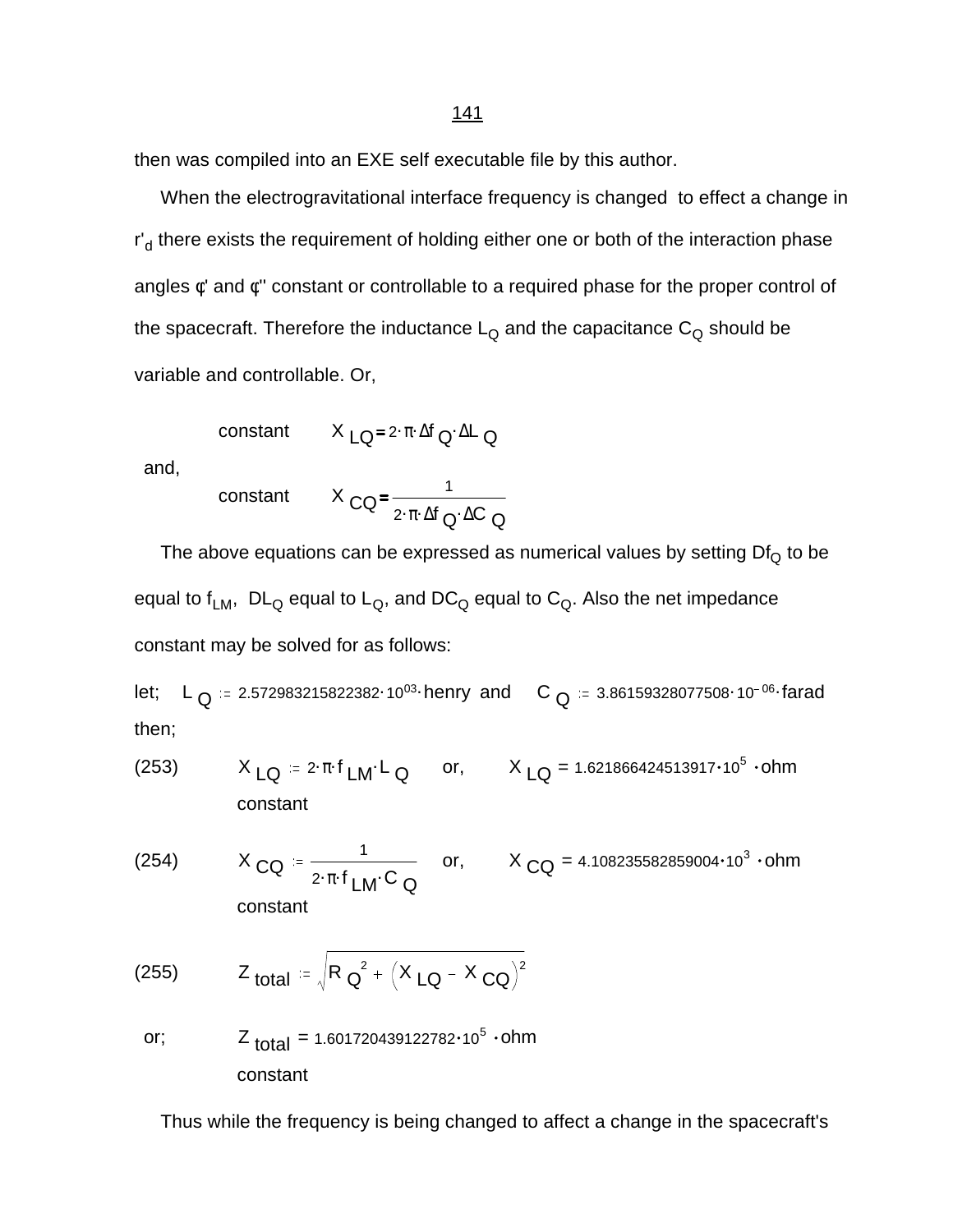coordinates, the inductance and capacitance must change to keep control over the interface impedance and thus the interaction phase angle at the spacecraft's electrogravitational interface.

The quantum inductance  $L_{\Omega}$  may be derived directly from the relationship that states that a change in field flux divided by a change in initiating current defines the related inductance. This is shown below for the quantum electrogravitational parameters as previously derived.

(256) 
$$
L_{QE} = \frac{\begin{pmatrix} 2 \cdot q_{o} \\ 4 \cdot \pi \cdot \epsilon_{o} \cdot r_{d} \end{pmatrix} \cdot \begin{pmatrix} t_{d} \\ 2 \end{pmatrix}}{i_{LM}}
$$
 or, 
$$
L_{QE} = 2.572983206864028 \cdot 10^{3} \cdot \text{henry}
$$

If we now let the least quantum electrogravitational distance  $r_{LM}$  be substituted for  $r_{\rm d}$  and then solve for  $t_{\rm d}$ , the result is interesting when compared to the related frequencies  $f_{M1rn1}$  and  $f_{Crn1}$  in the previous chapter titled "Electrogravitational Dynamics", on pages 67 and 68.

or,

(257) 
$$
L_{QE} = \frac{t_d \cdot t_{LM}}{4 \cdot \pi \cdot \epsilon_0 \cdot r_d}
$$
 or,  $L_{QE} = 2.572983206120198 \cdot 10^3 \cdot \text{henry}$ 

which is the electrogravitational quantum inductance as previously derived in previous papers by this author.

Then solving for  $t_d$  as  $t_{new}$  when  $r_d = r_{LM}$  in equation (257) previous;

(258) 
$$
t_{new} = \frac{L_{QE} \cdot 4 \cdot \pi \cdot \varepsilon_0 \cdot r_{LM}}{t_{LM}}
$$
 or,  $t_{new} = 3.892228761591022 \cdot 10^{-9} \cdot \text{sec}$   
and  $f_{new} = \frac{1}{t_{new}}$  or,  $f_{new} = 2.569222060810298 \cdot 10^8 \cdot Hz$